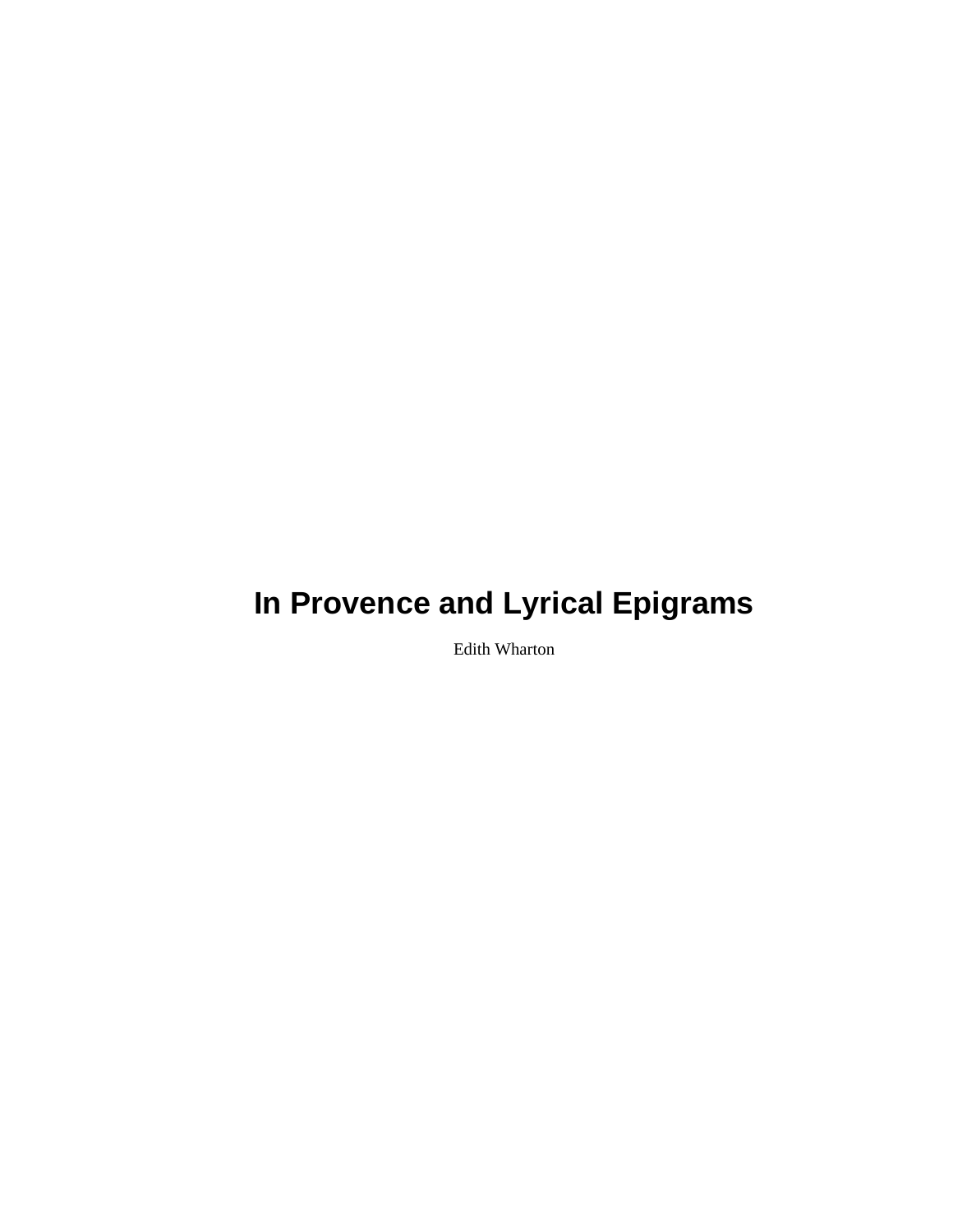## **Table of Contents**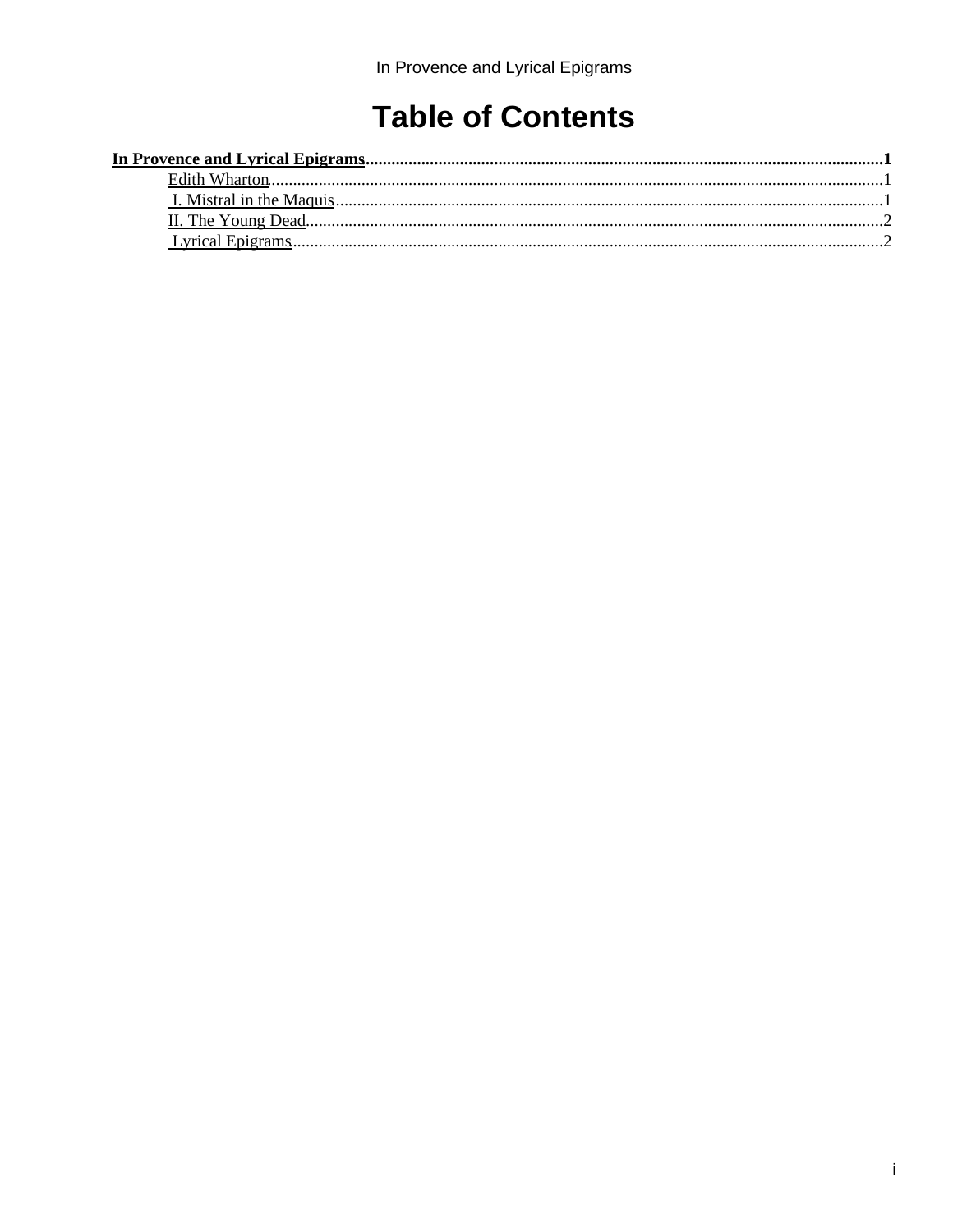## **In Provence and Lyrical Epigrams**

#### **Edith Wharton**

<span id="page-2-1"></span><span id="page-2-0"></span>This page copyright © 2001 Blackmask Online.

http://www.blackmask.com

- [I. Mistral in the Maquis](#page-2-2)
- [II. The Young Dead](#page-3-0)
- <span id="page-2-2"></span>• [Lyrical Epigrams](#page-3-1)

#### **I. Mistral in the Maquis**

Roofed in with creaking pines we lie And see the waters burn and whiten, The wild seas race the racing sky, The tossing landscape gloom and lighten.

With emerald streak and silver blotch The white wind paints the purple sea. Warm in our hollow dune we watch The honey−orchis nurse the bee.

Gold to the keel the startled boats Beat in on palpitating sail, While overhead with many throats The choral forest hymns the gale.

'Neath forest−boughs the templed air Hangs hushed as when the Host is lifted, While, flanks astrain and rigging bare, The last boat to the port has drifted.

Nought left but the lost wind that grieves On darkening seas and furling sails, And the long light that Beauty leaves Upon her fallen veils. . .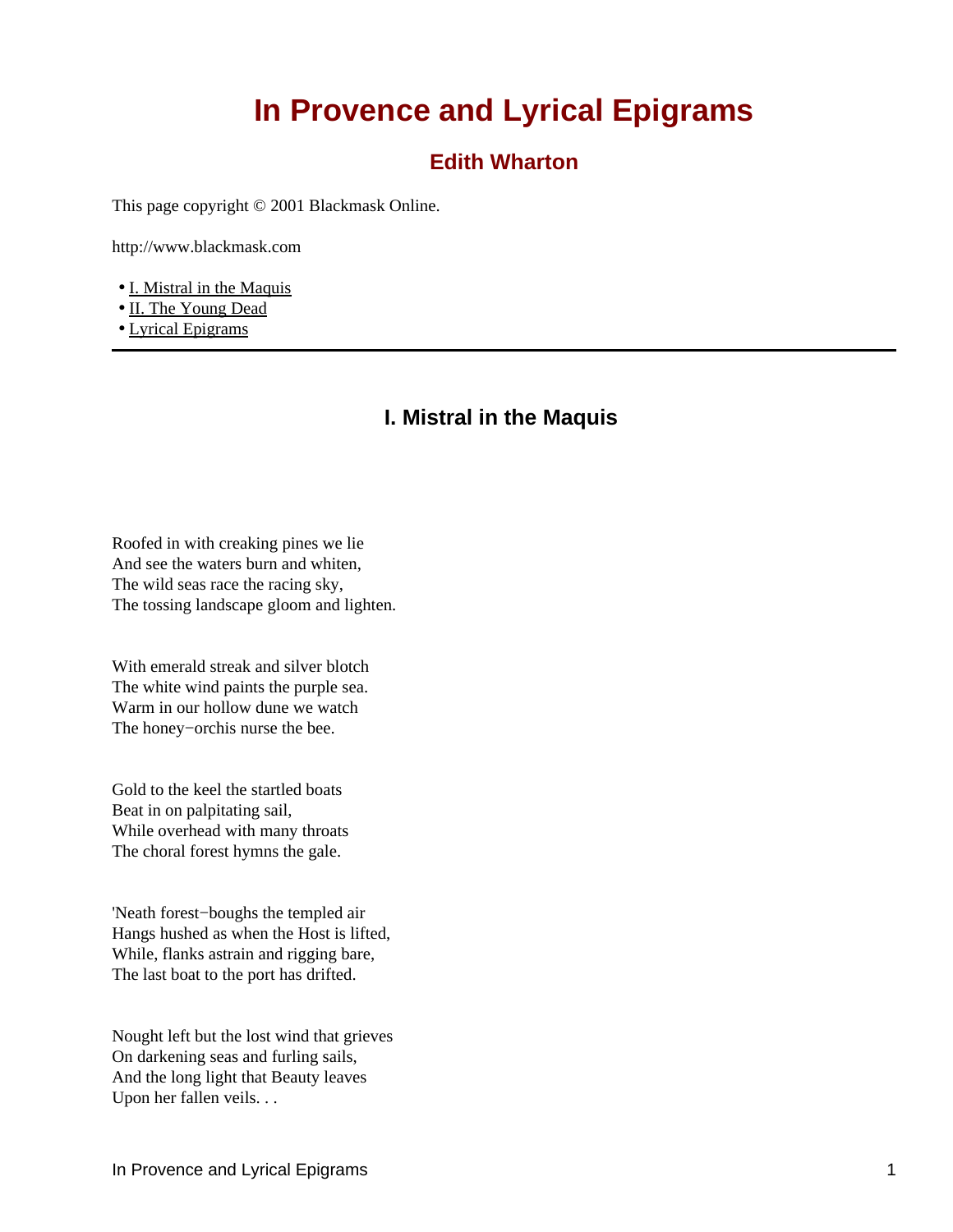### **II. The Young Dead**

<span id="page-3-0"></span>Ah, how I pity the young dead who gave All that they were, and might become, that we With tired eyes should watch this perfect sea Re−weave its patterning of silver wave Round scented cliffs of arbutus and bay.

No more shall any rose along the way, The myrtled way that wanders to the shore, Nor jonquil−twinkling meadow any more, Nor the warm lavender that takes the spray, Smell only of sea−salt and the sun,

But, through recurring seasons, every one Shall speak to us with lips the darkness closes, Shall look at us with eyes that missed the roses, Clutch us with hands whose work was just begun, Laid idle now beneath the earth we tread

And always we shall walk with the young dead. Ah, how I pity the young dead, whose eyes Strain through the sod to see these perfect skies, Who feel the new wheat springing in their stead, And the lark singing for them overhead!

### **Lyrical Epigrams**

<span id="page-3-1"></span>I

My little old dog: A heart−beat At my feet.

II Spring